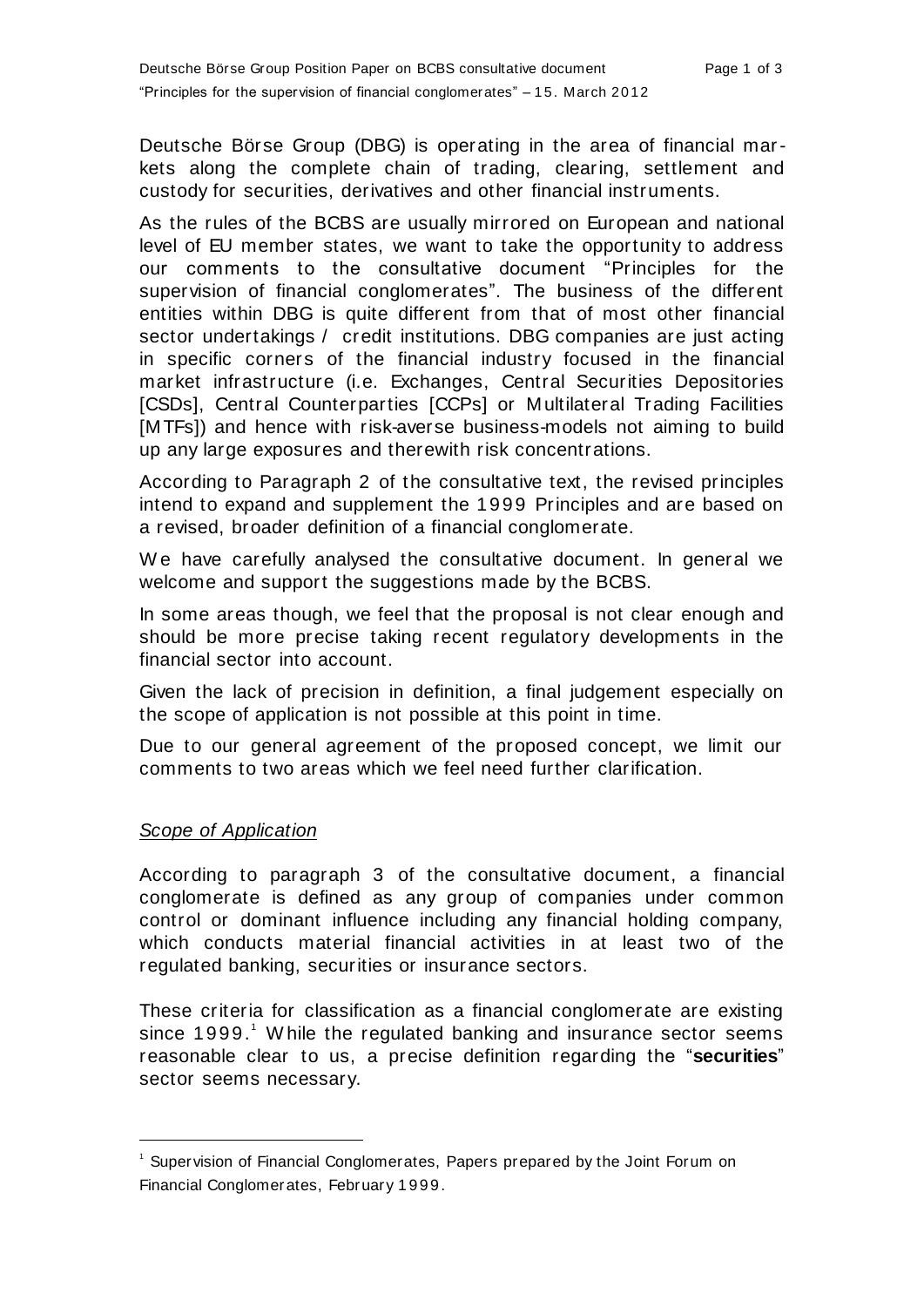On EU level Directive 2002/ 87/ EC is specifying the securities sector as being "investment firms" as defined in directive 2004/ 39/ EC (MiFID).

To our understanding, the EU implementation is in line with the intention of the BCBS. Investment firms are defined in MiFID based on a specific list of activities. As the activities as such might not be seen as comprehensive enough, it is according to our understanding nevertheless necessary that the BCBS defines the securities sector to a sufficient extend. Possibly even some exclusion might be useful in that context (companies being active in the securities sector only by issuing own securities or by operating an exchange, etc.). W e feel that the EU approach is appropriate and precise in defining the regulated activities that form the "securities sector". It is therefore recommended, that the BCBS defines the securities sector in its final updated Principles like the following:

*"The securities sector comprises companies which are regulated and supervised due to the execution of financial services and activities in the following areas:*

- *Reception and transmission of orders in relation to one or more financial instruments*
- *Execution of orders on behalf of clients*
- *Dealing on own account*
- *Portfolio management*
- *Investment advice*
- *Underwriting of financial instruments and/ or placing of financial instruments on a firm commitment basis*
- *Placing of financial instruments without a firm commitment basis*
- *Operation of Multilateral Trading Facilities*
- *Any similar activity*

*The operation of a regulated market and the issuance of own securities are not seen as a regulated financial service in that context."*

The revised definition under paragraph 3 of the consultative document also extends the definition of a financial conglomerate to a group of companies that has material activities in one of the three sectors stated above **and** in any other financial sector. In that context, the desired scope is unclear. As this is also not limited to regulated activities – like in the case of the above mentioned three sectors – it is very difficult to derive a clear legal basis for national implementation. Again, we ask for a much more precise description (note: it is a description, not a definition we ask for) in order to identify those financial sectors the proposal is targeting at. This once more should contain inclusions as well as clear exclusions.